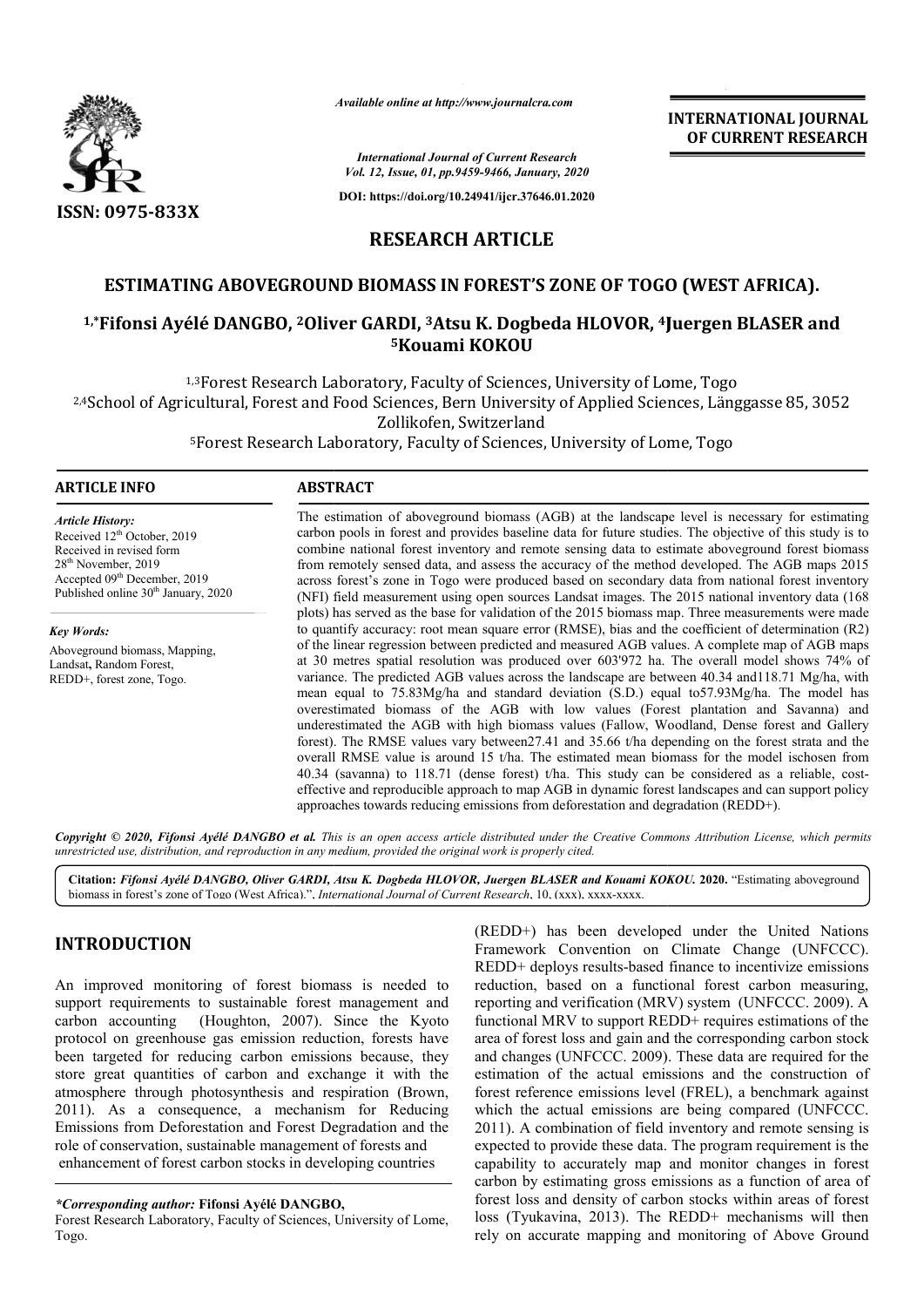Carbone/biomass (AGC/B) (Houghton, 2010). However, scientific, technical and operational aspects of AGC mapping and monitoring are still in their infancy (Tyukavina, 2013). The suggested schemes for carbon credit incentive based on deforestation or carbon stock baselines require accurate estimation of biomass (Ern, 1979).

As tropical country Togo has recently joined the REDD+ mechanism with the ambition of creating a new incentive system to reduce forest loss and to restore the integrity of degraded forests (MERF 2013)**.** The country has five ecological zones and **t**he ecological zone IV which is the Togo's forest zone constitute the domain of the semideciduous dense forests (Ern, 1979) is now very degraded and is disappearing. Several previous studies (Adjossou, 2009; Adjossou, 2004) have shown that forests in the sub-humid mountainous area are very fragmented and have practically been reduced to hard-to-reach areas. Despite its degraded state, the ecological zone IV which extends over the plateau and central region of Togo is one of the main forest area in the country (MERF, 2016). Monitoring the biomass by remote sensing in the forest zone of Togo is a challenge because, of the effect of the relief and different forest types that mix up with fallows and secondary forests growing on agricultural land. The ability to map forest biomass is important for monitoring changes in forest structure and changes in the carbon account (Labrecque *et al*., 2006)**.** These facts raise a research question: What aboveground biomass can be observed spatially in the study area over the last decades?

In the context of REDD+ in Togo, previous work on forest cover mapping has provided valuable insight into vegetation status and different maps were produced **(**MERF, 2018**).**  However, few data are available on forest biomass mapping. In 2016, the World Bank funded the definition of the methodology and tools for biomass estimation in various compartments in Togo. Despite the estimation of biomass, further improvements in classification methods for biomass change are necessary in order to provide accurate and consistent estimations of biomass change at national and sub national levels. The year 2015 is a reference year in Togo because of the realization of the first national forest inventory. The result of this forest inventory was used to assess AGB for plots of different strata**.** According to Houghton (Houghton, 2005), it is critical to have reliable and current information on the spatial distribution of AGB in the forest's zone over the last decades in order to calculate the sources (and sinks) of carbon that result from converting a forest to cleared land (and vice versa) and to enable measurement of change through time. In recent decades, efforts have been made to estimate forest biomass, including field measurements and model simulations. Numerous regression models have been developed to estimate AGB while these models are accurate at tree, plot, and stand levels, they are limited when considering spatial pattern analysis of AGB across the landscape (Zheng, 2004). In order to scale AGB estimations to the landscape level, the estimations have to be linked with various vegetation indices derived by remote sensing data(16). As a result, a large number of research have focused on estimating biomass directly with moderate spatial resolution (e.g. Landsat, (Labrecque, 2006; Pflugmacher *et al*., 2014; Ji *et al*., 2012). Models derived from remote sensing need further calibration with ground data before they can be used appropriately to predict AGB for a given landscape. It has been demonstrated that the Landsat imagery is very useful for monitoring environmental change

when combined with field measurements (19,20). This fact highlights a research question: How can aboveground biomass be mapped consistently, in the forest ecological zone 4 in Togo? The general objective of the study is to contribute to the monitoring of carbon stock and dynamics in the context of REDD+. The specificobjectives of this study is to combine national forest inventory and remote sensing data to developspatial map of aboveground forest biomass, and estimate aboveground biomassfrom the developed method.

# **MATERIALS AND METHODS**

**Study area:** The study area is Togo's bioclimatic region "ecological zone IV" andis located in the southern part of the Atakora mountains, south-west of Togo, on the border between Togo and Ghana in the region called Togo Mountains or Togo highlands. The study area extends between the latitudes 6° 15 and 8° 20 and the longitudes 0° 30 and 1° and covers an area of 603'972 hectares (Figure 1).The climate prevailing in this area is a Guinean mountain climatecharacterized by a long rainy season (8-10 months). The mean annual temperatures range from 21° to 25°C and the total annual rainfall ranges varies from 1400 to 1700 mm. This zone contributes signi*fi*cantly to species richness in Togo (10). It is the current domain of semi-deciduous forests.The study area shows a strong topographic heterogeneity. The average altitude is 800 m, with peaks at Djogadjèto (972 m) and Liva (950 m). A succession of plateau (plateau of Kloto, Kouma, Danyi, Akposso, Akebou and Adele) where hills along with their valleys and caves are common. Landforms are diverse and complex. A network of complex secondary rivers covers the area with three catchment areas: the basin of the lake Volta in the west of the Mounts and basin of the Mono River and Zio River in the east of the mounts.Population distribution and land management vary across the area with implications for forest cover changes.

**Overview of data and methods:** The steps of this research are: (a) AGB calculation based on allometric equation and forest inventory data, (b) acquisition, preprocessing, and stacking of Landsat images, (c) AGB classification model using Random Forest and AGB values of NFI plots for calibration (d) application of the model for creating AGB 2015 based on AGB calculated and using Random Forest and (e) accuracy assessment of resulting maps using the national forest inventory plots.

Landsat's temporal and spatial coverage with moderate spatial resolution provide a unique opportunity for characterizing vegetation changes across large areas and longtime scales **(**Pflugmacher *et al*., 2014**).** A number of other national biomassmaps have been produced based onthe analysis of full coverage of Landsat data **(**Labrecque, 2006; Pflugmacher, 2014; Ji, 2012**).** Landsat data have been widely used in forest aboveground biomass (AGB) estimation, commonly through developing empirical relationships between AGB or other forest characteristics and spectral indices such as the normalized difference vegetation index (NDVI) derived from satellite data. The study area is covered by two WRS2 scenes with path 193 and rows 054 and 055. Landsat surface reflectance data at the end of the dry period (Jan - Feb) with less than 10% cloud cover were downloaded from the U.S. Geological Survey (USGS) Center for Earth Resources Observation and Science (EROS) portal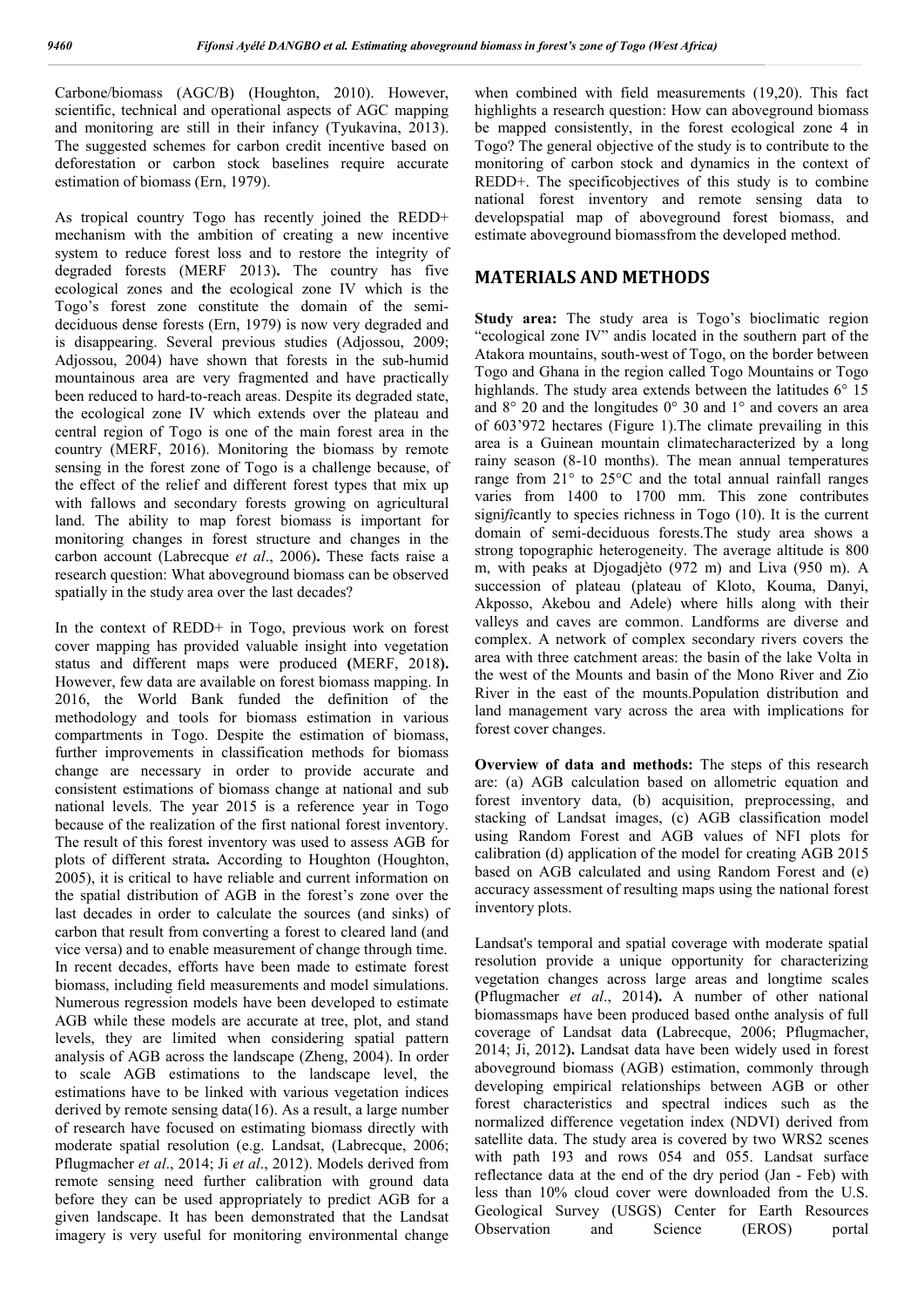(https://earthexplorer.usgs.gov/) at full spatial and spectral resolution (30 *x* 30 m resolution)**.** The data selected was for the end of dry season as forests can then be best distinguished from other types of vegetation and classification tends to be more accurate than during the wet season (Liu *et al*., 2015)**.**  Furthermore, the availability of cloud-free images is limited in wet season in comparison to dry season. The final dataset obtained is made of Landsat 8/ OLI for the year 2015. The acquisition date of the image is 04/01/2015. For the date, the six spectral bands B, G, R, NIR, SWIR1 and SWIR2 of the Landsat images of scenes p193r054 and p193r055 were mosaicked and projected to the coordinate reference system WGS 84 - UTM 31. All data manipulation and analysis of satellite images were done using the R environment for statistical computing (Core Team, 2019) using the R-packages "raster".

**Field measurements:** In the framework of the national forest inventory of Togo, the sample plots are distributed in a random manner (MERF, 2016): A total of 945 national inventory plots are distributed on the whole country (MERF, 2016). In the framework of this study, the limit of forest zone of Togo was overlain on the map of Togo to extract the plots found there. A total of 168 plots were retained and spread over the study area (Figure 2). Field data were collected to estimate the following components of AGB: tree and shrub (both dead and alive) biomass and understory biomass. The field plots selected for the inventory is circular (better relationship between the sample area and its perimeter). The plots have been subdivided into three sub-samples (Figure 3) whose radius depends on the expected density of the vegetation to be measured:

- A 20 m radius for all sample trees with a breast height diameter (Dref) equal to or greater than 10 cm; the area of a plot of 20 m radius corresponds to about 1 256  $m<sup>2</sup>$ or 12.6% of one ha; The expected average number of sample trees is 15;
- a radius of 4 m for all trees and shrubs with Dref between 5 and 9.99 cm (undergrowth);
- Four (4) circular subplots of 1 m radius for regeneration, ie for all trees / shrubs with a diameter of less than 5 cm and a height greater than or equal to 1.3 m.

**Estimation of AGB from forest inventory:** The basis for the assessment of biomass are the surveys made on 168 plots ( $r =$ 20m). AGB (Mg/ha) is defined in this study as biomass of trees greater than 10 cm DBH and taller than 1.3 m. The best taxonomic match wood density of each stem was extracted from a global database (Zanne *et al*., 2009). The above ground biomass was calculated using the Chave (Chave *et al*., 2014) 'moist forest' equation as following: $AGB = 0.0673$ \*  $(WSG * DBH<sup>2</sup>H)<sup>0.976</sup>$ , where

AGB is the AGB (kg) at the tree scale, WSG  $(g \text{ cm}^{-3})$ isthe tree wood density, DBH (cm)is the diameter breast height and H(m)is the tree height. AGB is then converted to dry matter Megagrams per hectare. Once AGB was calculated using the DBH of all trees species in each plot, we calculated the sum and converted to Megagrams per hectare (Mg/ha). The AGB of this study was compared to aboveground carbon (AGC) of other studies by divided the AGC by carbon content of dry biomass considering it as 47%(25). The AGB densities found in the national forest inventory (NFI) were used to calibrate a

biomass map based on 2015 Land sat imagery. To obtain the necessary spectral values, the weighted averages of the values of the different pixels covered by the NFI plots were calculated.

**Production of AGB map with Random forest:** The 2015 above-ground biomass calculated on the basis of the national forest inventory as well as Landsat images from 2015 were integrated into the "Random forest" algorithm to produce the 2015 aboveground biomass map. The Random Forest algorithm, developed by Breiman (Breiman, 2001), was selected for its good predictive capabilities for regression (Gislason *et al*., 2006)**.** Random Forest is a non-parametric supervised classification algorithm that combines the decision tree algorithm and an aggregation technique. The algorithm **ra**ndomly selects a sample of observations and a sample of variables many times to produce a number of smallclassi *fi* cation trees (Breiman, 2001). "These small trees are then aggregated and a majority vote rule is applied to determine the final category (Breiman, 2001)"**.** For this study we have used the Random Forest implementation provided by the R-package "Random Forest". In order to improve the discrimination of aboveground biomass, several remote sensing indices derived from the spectral bands G, B, R, NIR, SWIR1 and SWIR2 have been calculated:

- The normalized vegetation index (NDVI) is calculated as: NDVI= (NIR-red)/(NIR+red), where red and NIR stand for the spectral reflectance measurements acquired in the red (visible) and near-infrared regions, respectively (Rouse, 1974);
- The enhanced vegetation index (EVI) is computed following this equation:

EVI =  $2.5 \times (NIR-red)/(NIR+C1 \times red - C2 \times blue + L)$ ,(29) where NIR/red/blue are atmospherically-corrected, L is the canopy background adjustment that addresses non-linear, differential NIR and red radiant transfer through a canopy, and C1, C2 are the coefficients of the aerosol resistance term, which uses the blue band to correct for aerosol influences in the red band. The coefficients adopted in Landsat are; L=1, C1  $= 6, C2 = 7.5;$ 

The Normalized Difference Moisture Index (NDMI) is calculated with the following equation NDMI=(NIR−MIR)/(NIR+MIR) (30), where MIR is the middle infrared;

The Soil Adjusted Vegetation Index (SAVI) is calculated as SAVI= (NIR-red)\*(1+L)/(NIR+red+L) (Huete, 1988)**,** where NIR is the reflectance value of the near infrared band, red is reflectance of the red band, and L is the soil brightness correction factor;

The Normalized Burn Ratio (NBR1 et NBR2) calculated as: NBR = (NIR-SWIR)/(NIR+SWIR), where NIR is near-infrared and SWIR is short-wave infrared bands.

The utility of the different spectral bands and indices for the identification biomass has been tested with a recursive elimination of variables with the RFE algorithm available in the R-package "caret" **(**Kuhn, 2016**).** The recursive elimination of the variables shows that the best prediction is obtained by using the individual bands (blue, green, red, short wave infrared (SWIR-1 and SWIR-2)) (Figure 4).Many studies have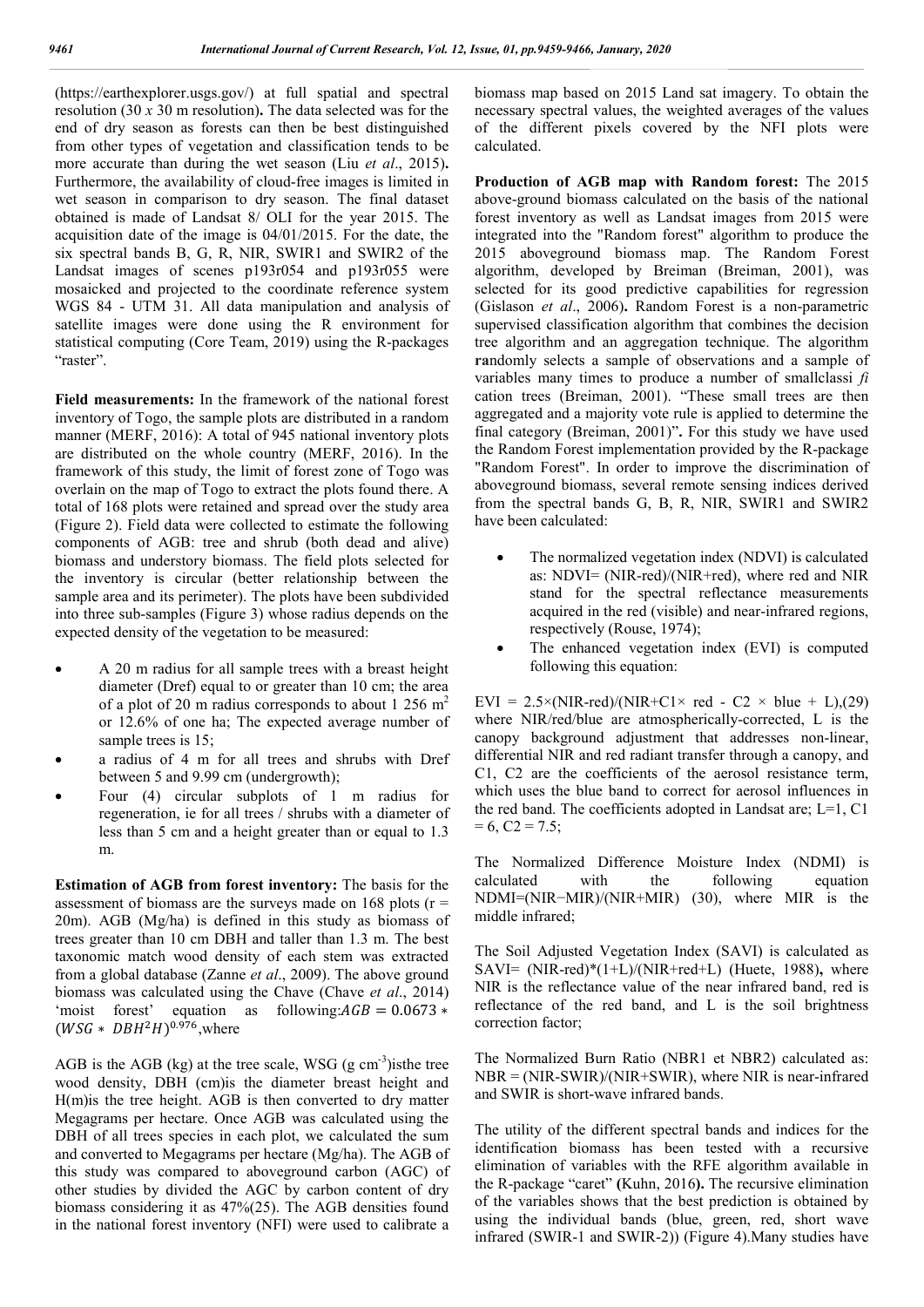shown that indices such as normalized difference vegetation index (NDVI) are useful predictors of leaf area index (LAI), biomass, and productivity in grasslands and forests (Zheng *et al*., 2004).

**Accuracy assessment:** The inventory field plots were used for validation of biomass estimates generated from the model. The accuracy of the model was assessed through both comparisons between the predicted AGB values and the measured AGB from the field. Three measurements were made to quantify accuracy: root mean square error (RMSE), relative RMSE (RMSEr) as a percent of the mean of the field inventory biomass, bias and the coefficient of determination  $(R^2)$  of the linear regression between predicted and measured AGB values. RMSE is frequently used to assess the differences between values predicted by a model and the values actually observed or measured. It is defined as:

$$
RMSE = \sqrt{\frac{1}{n} \sum_{i=1}^{n} (\gamma_i - x_i)^2}
$$

Where, $y_i$  and  $x_i$  are the predicted AGB and measured AGB of the ithplot respectively, and n is the total number of plots. The reliability of the biomass estimates was assessed according to the RMSE between the predicted and observed biomass and the associated bias. A smaller RMSE indicates a higher accuracy. The relative RMSE (RMSEr) is define as  $RMSEr =$  $\left(\frac{RMSE}{y}\right) * 100$ , where,y is the mean of the observed values. The bias of the model is calculated as: Bias  $= e1-e2$  wheree l is the mean value of the estimated biomass and e2 is the mean value of the validation plots(33). The positive value of bias suggests an overestimate of AGB by the model, while negative value of bias indicate an underestimate of AGB by the model. The coefficient of determination  $(R^2)$ shows how well observed AGB are predicted by the model, as the proportion of total variation of AGB explained by the model. In addition, the mean biomass and the corresponding standard deviations were calculated for each forest strata, allowing the determination of which strata are most sensitive to errors.

# **RESULTS**

**Biomass assessed with inventory field plots:** The aboveground biomass value was observed lowest (34.67Mg ha−1) in savanna strata while, it was highest of 129.31 Mg ha−1 in dense forest of the study area with an average value of  $78.63 \pm 68.75$  Mg ha−1 across the studied forest area (Figure 5).

**Models for estimating AGB:** Remote sensing derived variables including all Landsat sensors (B, G, R, NIR, SWIR1, SWIR2) and derived indices were useful predictors of AGB (Figure 4).The regression model for AGB estimation had a good fit of  $R^2 = 0.74$  (for all NFI) plots. In other words, the overall model explained 74% of variance observed between the 168 NFI plots however, high AGB values were slightly underestimated and low AGB value were overestimated (Figure 7).The predicted AGB (AGB derived from the predicted model) values across the landscape ranged from40.34to118.71 Mg/ha (Table 1), with amean value of75.83Mg/ha and standard deviation (S.D.) of 57.93Mg/ha; consequently, the total AGB in the study area was estimated at 47'488'814Mg/ha. The biomass classes with the highest area was 0– 25 and 26 to 50 Mg/ha (Figure 6). The AGB class distribution was skewed toward lower AGB values. Only 1.45 % of the landscape had AGB >200 Mg/ha (Figure 8).

**Validation of modeled AGB:** Total biomass and mean biomass values calculated for the model in addition to the error estimations (Table 1) provided an indication of the errors inherent in the biomass map. The mean biomass estimated derived from the model ranged from 40.34 (savanna) to 118.71 (dense forest) Mg/ha. These values suggested that the biomass map underestimated biomass when compared with the field data plots, which had overall bias values of -2.8 (Mg/ha). All forest strata had negative bias, except for forest plantation and savanna. The lowest bias registered occurred for fallow strata (-2.77 Mg/ha). The model overestimated biomass for the two strata (Forest plantation and Savanna) and underestimated biomass for the remain forest strata (Fallow, Woodland, Dense forest and Gallery forest). The RMSE values ranged from27.41 to 35.66 Mg/ha depending on the forest strata and the overall RMSE value is around 15 Mg/ha. The contribution of dense forest and gallery forest to the total above ground biomass was greater than those from all the other forest strata.

#### **DISCUSSION**

**Aboveground biomass distribution:** The estimated tree biomass values were comparable with values reported for tropical forests elsewhere. The above ground biomass of the studied ranges well within the range of other tropical dry deciduous forests of the world (30–262 Mg.ha−1)(34,35). The AGB values found in this study are close to the range of aboveground biomass carbon stocks (53 – 638 Mg.ha−1) reported from tropical forests of the world(36,37). The AGB values varied across different ranges of the study area could be due to variation in tree species compositions, diversity, forest age, disturbances, and forest management history.

**Uncertainties in AGB estimation:** The accuracies of our regression model and AGB estimates are similar to previous studies that used optical remote sensing to map biomass. RMSE of models using multiple predictor variables in our study ranges between27.41 to 35.66Mg/ha and R<sup>2</sup>is 0.74. Ji et *al*(18) used Land sat-derived spectral variables and the field AGB data to generate a regression model and applied this model to map AGB for the ecoregionin Alaska and reported an R<sup>2</sup>of 0.73.Labrecque utilized Land sat TM images to map forest biomass in western New-foundland by four methods and reported results with RMSE around between 47 and 59 Mg/ha. Zhu and Liu(38) utilized seasonal NDVI time-series derived from multi-temporal Land sat images to estimate AGB in the southeastern Ohio in U.S and reported an  $\mathbb{R}^2$  ranges from 0.49 to 0.58. Houghton(1) mapped forest biomass for Russia with 500-m resolution MODIS and forest inventory data using a regression tree method, which had an  $R^2$  of 0.61. ForAGB mapping with intermediate resolution satellite data such as Landsat and System Pour l'Observation de la Terre (SPOT), the model  $R^2$  values are commonly between 0.50 and 0.70 and the absolute errors of the estimates fall in the range of 30–60 Mg/ha (Zheng, 2004; Ji *et al*., 2012). Comparing our study with these previous studies using optical images at a single time and seasonal multi-temporal data, we can see that the use of Random Forest and several remote sensing indices derived from the spectral bands G, B, R, NIR, SWIR1 and SWIR2 for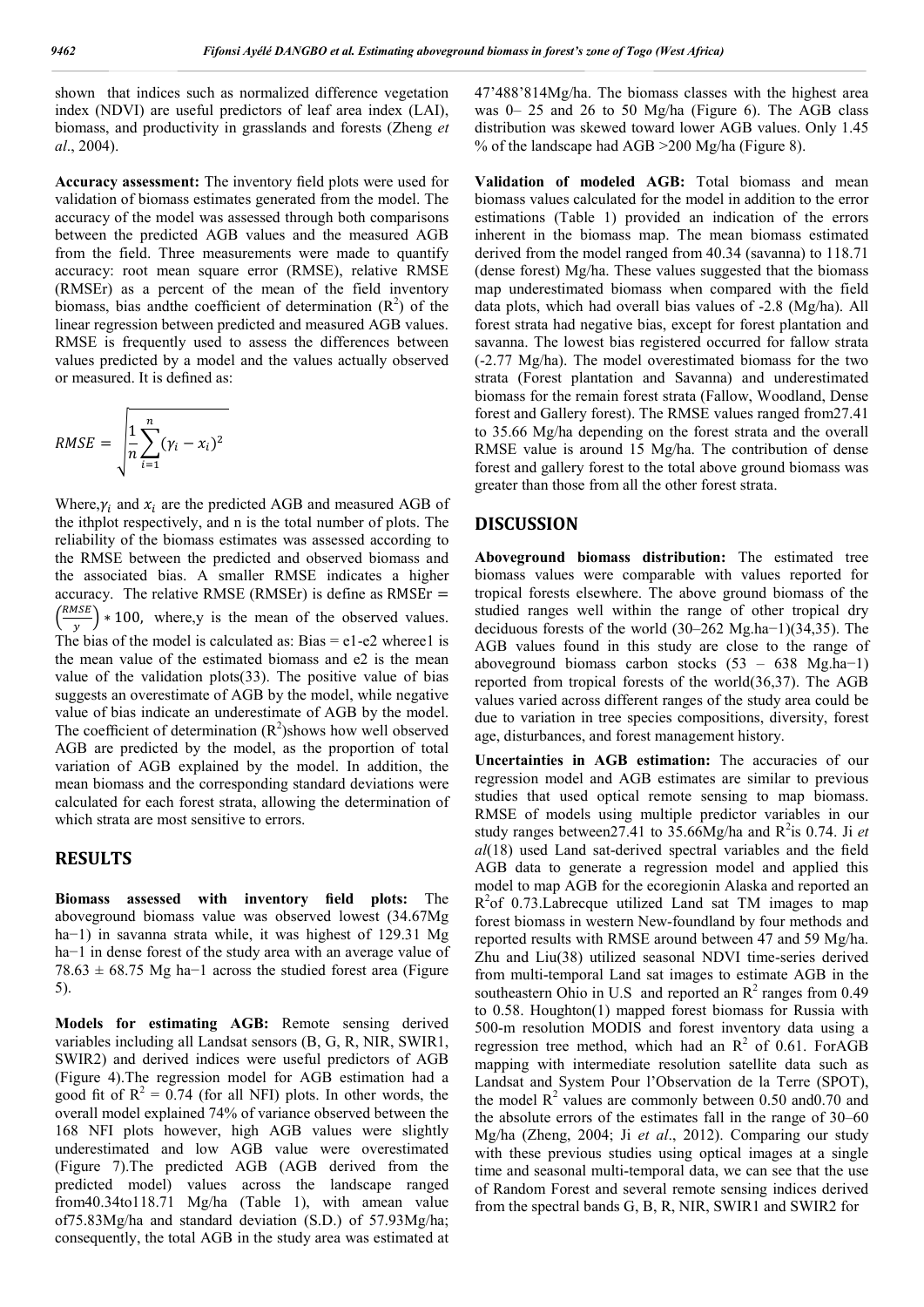|                   |                | AGB derived from fied data |       | AGB derived from the model |       | <b>RMSE</b> | <b>Bias</b> |
|-------------------|----------------|----------------------------|-------|----------------------------|-------|-------------|-------------|
|                   | Number of plot | AGB                        | SD    | AGB                        | SD    |             |             |
| Fallow            | 30             | 56.89                      | 43.01 | 54.12                      | 36.19 | 35.66       | $-2.77$     |
| Woodland          | 27             | 65.25                      | 43.42 | 59.75                      | 42.33 | 25.32       | $-5.5$      |
| Dense forest      | 69             | 129.31                     | 88.23 | 118.71                     | 65.19 | 34.35       | $-10.6$     |
| Gallery forest    | 18             | 114.97                     | 51.86 | 111.75                     | 48.47 | 27.41       | $-3.22$     |
| Forest plantation |                | 42.14                      | 26.13 | 58.35                      | 39.54 | 27.43       | 16.21       |
| Savanna           | 18             | 34.67                      | 24.37 | 40.34                      | 31.20 | 28.15       | 5.67        |
| All category      | 168            | 78.63                      | 68.75 | 75.83                      | 57.93 | 15.07       | $-2.8$      |

**Table 1. Evaluation of the produced map using the plots biomass Valeur (Mg/ha)**

AGB estimation are able to improve the accuracy of AGB modeling. However, the estimation of AGB in our study still contains some errors. These errors may result from the fact that the geographic matching between Landsat pixels and field plots is very challenging because, the plot size does not perfectly match the pixel size.



**Figure 1. Study area Ecological zone IV**

**Mapping forest aboveground biomass:** The model used for this study obtained small overall RMSE (15 Mg/ha) in the validation data. The mean value of AGB in the study area according to the model is 75.83 Mg/ha and the standard deviation is 57.93Mg/ha. The AGB values show clear spatial patterns in the study area (Figure 8): lower AGB values are found in relatively flat and low lands which are near roads, farming lands, and houses, while higher AGB values are distributed in mountainous areas with high elevations and in protected areas such as Missahoe forest. A possible reason for these patterns is that forests in mountainous areas and protected areas are with fewer disturbances than other areas and forest aboveground biomass in mature stands is higher than young stands (Zhu, 2015).

determine crown-cover to a certain extent but not the height of the trees, which is also important for biomass estimates of forests (Hansen *et al*., 2019). underestimate the AGB at high biomass values and overestimate the AGB at low values (Zheng *et al*., 2004) (Figure 8), the estimated AGB values corresponded well in general with the AGB value from the field. The skewed AGB distribution toward lower values (Figure 6) was caused by lack (Figure 8), the estimated AGB values corresponded well in general with the AGB value from the field. The skewed AGB distribution toward lower values (Figure 6) was caused by lack of old growth forests, high proportions of fallow, which usually had low biomass. Spatial patterns of AGB were clearly related to landscape structure and composition. Places with higher AGB are usually associated with mature forests (Zheng *et al.*, 2004). With optical Remote Sensing data (satellite imagery) we can crown-cover to a certain extent but not the height of which is also important for biomass estimates of ansen *et al.*, 2019). Although our models tended to to landscape structure and<br>r AGB are usually associated<br>'., 2004).



**Figure 2. Distribution of NFI field plots in the study area**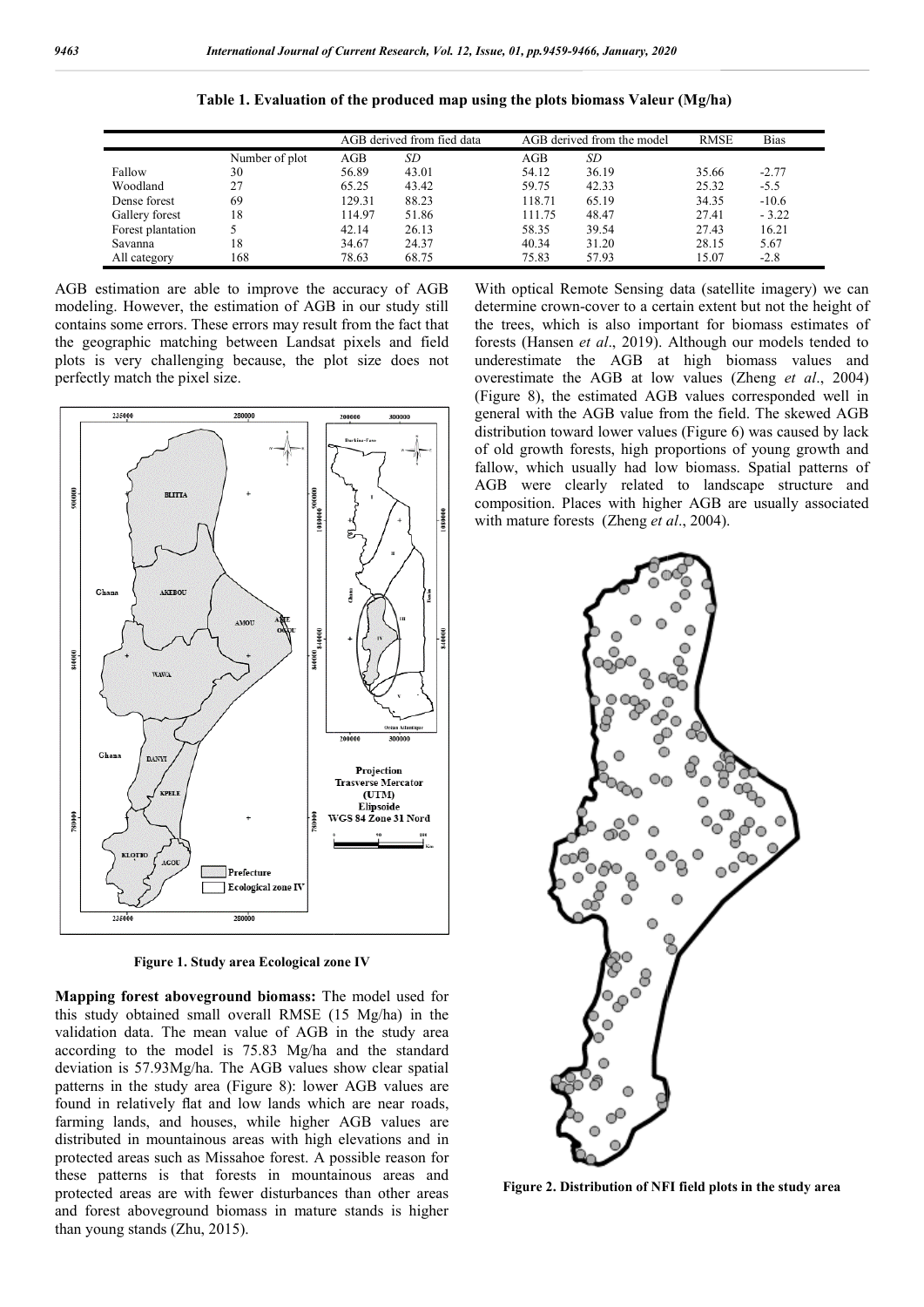

**Figure 3. Illustration of field AGB data collection design**



**Figure 4. Bands used in this study: comparable bands on all Landsat sensors (B, G, R, NIR, SWIR1, SWIR2) and derived indices**



**Figure 5. Distribution of AGB in different forest strata in ecological zone IV: Dens\_for: dense forest; Forest\_plant: forest plantation; Gallery\_for: gallery forest**



**Figure 6: Area distribution of AGB (Mg/ha) classes**



**Figure 7. Field derived aboveground biomas Field derived biomass density (Mg ha−1) versus landsat-based biomass estimates. Dots represent data used to fit the model. Each point represents the AGB for one of the 168 plots and the AGB for the pixel that the plot fall in**



**Figure 8. Residuals plots**



**Figure 9. AGB map of the ecological zone 4**

**Implications for REDD+ process in Togo** strengths of the method from a practical perspective is its compatibility with forest inventories. Therefore, our results offer a great potential for increasing the understanding biomass distribution at local scale. This information is necessary for obtaining more reliable carbon estimates and for better planning, management and conservation of these ecosystems.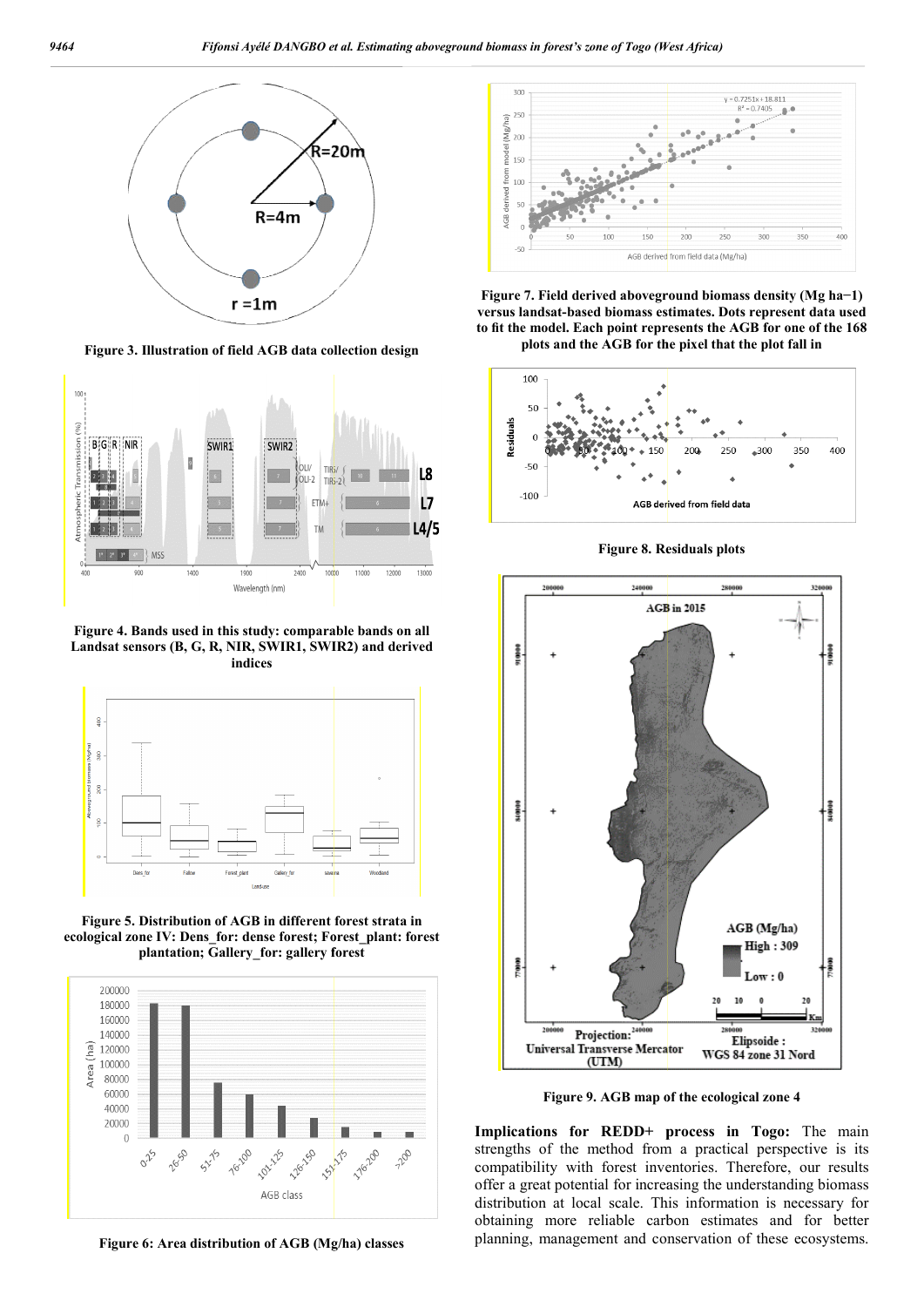The methodological approach proposed here can help to identify potential conservation and restoration areas, when subjected to heavy anthropogenic pressure. The utility of the presented approach under REDD+ comes from the fact that Landsat data are available globally free of charge. Landsat data may remain the most viable option for national-scale REDD+ monitoring for a number of countries (Tyukavina *et al*., 2000). Using Landsat data, we followed recommended good practice guidance on the use of map-based activity data. In case of Togo RapidEye image to map the reference map may improve the model. Landsat resolution assessments of forest change may lead to significant underestimation of forest carbon loss (Tyukavina *et al*., 2013). The result of this study is a basis to map biomass change and to estimate emissions from deforestation and forest degradation in the country.

### **Conclusion**

Information on forest biomass is relevant for global change research. In this context, remote sensing provides valuable data that can be related to field measurements for the development of environmental monitoring techniques.

Our results suggest that above-ground biomass in forest area in Togo can be estimated from Random Forest based on field data and Landsat 8 Oli data. In this work, several remote sensing indices derived from the spectral bands G, B, R, NIR, SWIR1 and SWIR2 of Landsat image appears as a good indicator of biomass mainly because, it is more sensitive to canopy parameters related to absorption of photo synthetically active radiation. This work not only contributes to the assessment of the status of forest zone ecosystems, but also provides methodological approaches to be considered in future studies for biomass change mapping and to make comparisons among analogous forest ecosystems at global scale. Its provides needed baseline information for landscape level analyses relating to regional carbon budget (i.e., monitoring changes of carbon pool over time). Additionally, this work represents a valuable contribution to international initiatives to forest conservation and climate change (e.g. REDD+) in Togo.

#### **Acknowledgement**

We are grateful to the staff of the Ministry of the Environment, Sustainable Development and Nature Protection of Togo for their collaboration. The national forest inventory (NFI) of Togo was realized by Deutsche Forest service (DFS) cabinet and financed by German cooperation through GIZ. This work used the NFI data in the study area and was done in the framework of the submission of Togo reference level of forest. We also want to specially thank comments and suggestions of anonymous reviewers.

#### **Conflict of Interest statement**

The authors declare that there is no conflict of interests regarding the publication of this paper.

**Funding statement:** The national forest inventory was financed byGerman cooperation through GIZ.

## **REFERENCES**

Houghton RA. 2007. Balancing the global carbon budget. Annu Rev Earth Planet Sci; 35:313–347.

- Brown S, Casarim FM, Grimland SK, Pearson T. 2011. Carbon impacts from selective logging of forests in Berau, East Kalimantan, Indonesia. Final Report to the Nature Conservancy Winrock International, Arlington, VA, USA.;
- UNFCCC. 2009. D 4/CP. 15. Methodological guidance for activities relating to reducing emissions from deforestation and forest degradation and the role of conservation, sustainable management of forests and enhancement of forest carbon stocks in developing countries. United Nations Framework Convention on Climate Change (Internet). Bonn.;. Available from: http:// www.unfccc.int/resource/docs/2009/cop15/eng/11a01.pdf
- UNFCCC. 2011. United Nations Framework Convention on Climate Change (UNFCCC) 2011 Decision 12/CP.17 on guidance on systems for providing information on how safeguards are addressed and respected and modalities relating to forest reference emission levels and forest reference levels as referred to in decision 1/CP.16: appendix I COP 17 decisions (Internet). Available from: http://www.unfccc.int/fles/meetings/durban\_nov\_2011/de cisions/ application/pdf/cop17\_safeguards.pdf.
- Tyukavina A, Stehman SV, Potapov PV, Turubanova SA, Baccini A, Goetz SJ. 2013. National-scale estimation of gross forest aboveground carbon loss: A case study of the Democratic Republic of the Congo. Environmental Research Letters.8(4):044039.
- Houghton RA, Greenglass N, Baccini A, Cattaneo A, Goetz S, Kellndorfer J. 2010. The role of science in Reducing Emissions from Deforestation and Forest Degradation (REDD). Carbon Management.1(2):253–259.
- Baccini A, Laporte N, Goetz SJ, Sun M, Dong H. 2008. A first map of tropical Africa's above-ground biomass derived from satellite imagery. Environmental Research Letters. 3(4):045011.
- MERF 2013. Proposition de Mesures pour l'etat de preparation (R-PP). Togo: Fonds de partenariat pour le carbone forestier (FCPF), Ministère de l'Environnement et des Ressources Forestières; p. 174.
- Ern H. 1979. Die Vegetation Togos. Gliederung, Gefährdung, Erhaltung. Willdenowia.295–312.
- Adjossou K. 2009.Diversité, structure et dynamique de la végétation dans les fragments de forêts humides du Togo: les enjeux pour la conservation de la biodiversité (Thèse de Doctorat). (Togo): Université de Lomé.
- Adjossou K. 2004. Diversite´ floristique des forêts riveraines de la zone écologique IV du Togo. (Mémoire. DEA, Biologie de Développement, Option Biologie Végétale Appliqueé). (Togo): Univ. Lome.
- MERF. 2016. Résultats de l'Inventaire Forestier National du Togo. Programme Appui au REDD+-readiness et réhabilitation de forets au Togo (ProREDD) p. 102.
- Labrecque S, Fournier R, Luther J, Piercey D, 2006. A comparison of four methods to map biomass from Landsat-TM and inventory data in western Newfoundland. Forest Ecology and Management.226(1– 3):129–144.
- MERF. 2018. Traitement et analyse des données cartographiques issus des différentes études dans le cadre de la REDD+. Lomé/Togo: Coordination nationale REDD+; p. 20.
- Houghton RA. 2005. Aboveground forest biomass and the global carbon balance. Global Change Biology. 11(6):945–958.